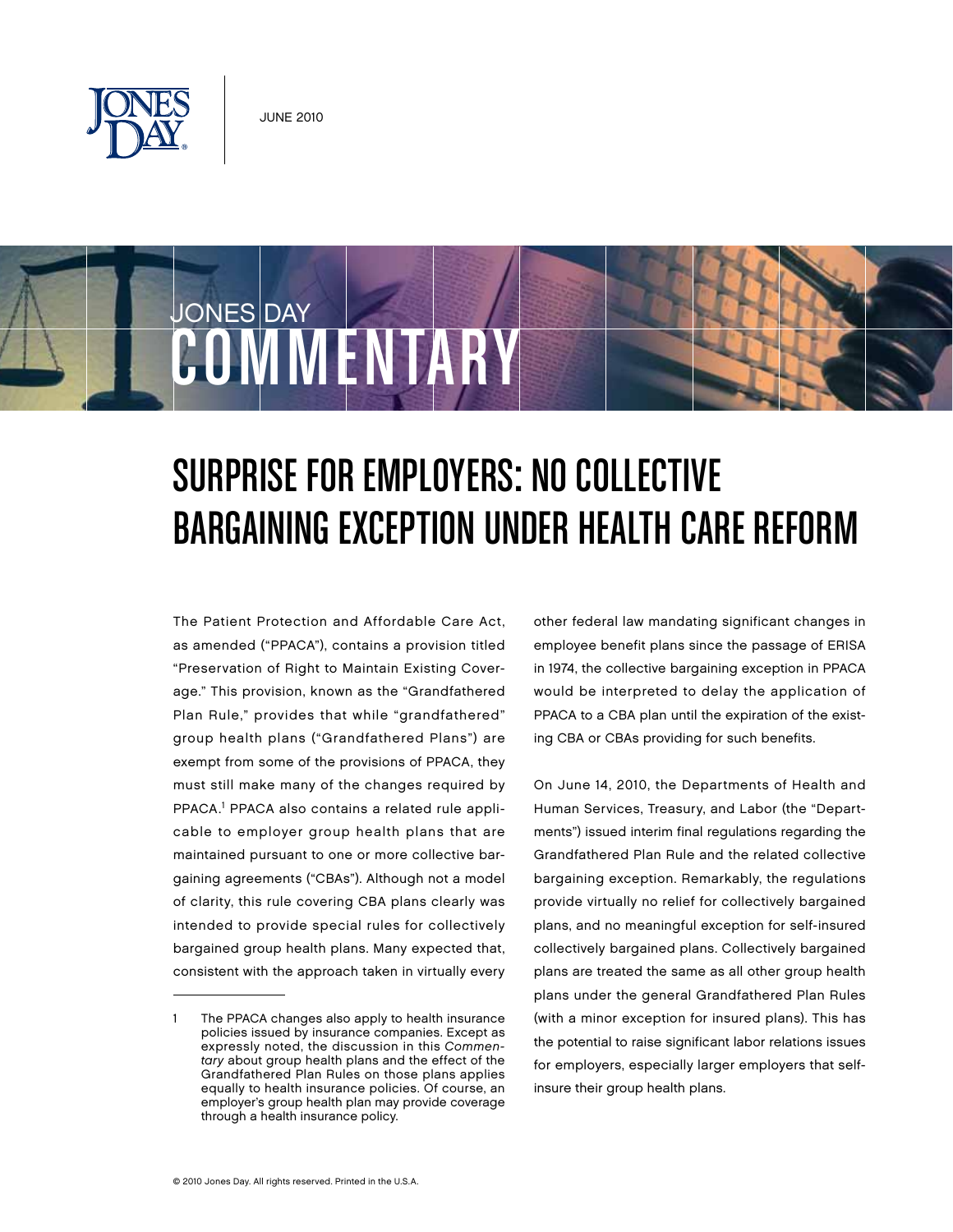A separate Jones Day Commentary, "The More Things Change, the More They Stay the Same: Is It Worth Maintaining Grandfathered Status Under the New Health Care Law?" will deal with the other provisions of the Grandfathered Plan Rules. That Commentary can be found on the Jones Day web site.

### How It Usually Works With Collectively Bargained Benefit Plans

In general, when federal legislation requires that significant changes be made to employee benefit plans, the question arises whether to require that such changes be made to collectively bargained plans during the term of the existing CBA that provides for such benefits, or to delay the requirement to make such changes until the next time benefits are negotiated in conjunction with a successor CBA. Normally, for CBA plans, effectiveness is tied to a date that is after expiration of the CBA or CBAs in effect on what would otherwise be the effective date of the rule. One reason for this exception is to avoid interference with the collective bargaining process. In such cases, benefits are bargained for in the context of the entire compensation package and in light of other provisions of a CBA that has a specific expiration date. The benefits costs that an employer is willing to assume are part and parcel of the entire CBA package. To force a benefit change by legislative action during the term of the CBA alters the essence of the agreement between the parties.

A recent example of a "normal" collective bargaining exception for employer group health plan changes can be found in the Health Insurance Portability and Accountability Act ("HIPAA"). HIPAA, like PPACA, required significant changes in group health plans. HIPAA contained a provision stating that all of the HIPAA changes would generally apply for plan years beginning after June 30, 1997. However, for plans maintained pursuant to CBAs that were ratified before HIPAA's enactment, HIPAA provided that the effective date would be the later of June 30, 1997, or the date on which the last of the CBAs relating to the plan terminated. Thus, a CBA plan maintained pursuant to a labor agreement with an expiration date after July 1, 1997 was not required to make the

HIPAA plan changes until the plan year beginning on or after the termination date of the CBA in effect on June 30, 1997.

Under PPACA, unlike HIPAA, effective dates for PPACA's many requirements are stated separately for the various changes. A special effective date for collectively bargained plans is not included in the individual effective date provisions. Instead, the only place where a separate rule for collectively bargained plans is included is in the Grandfathered Plan Rule. The Grandfathered Plan provisions provide as follows:

(a) No Changes to Existing Coverage –

(1) In General – Nothing in this Act (or an amendment made by this Act) shall be construed to require that an individual terminate coverage under a group health plan or health insurance coverage in which such individual was enrolled on the date of enactment of this Act. . . .

(d) Effect on Collective Bargaining Agreements – In the case of health insurance coverage maintained pursuant to one or more collective bargaining agreements between employee representatives and one or more employers that was ratified before the date of enactment of this Act, the provisions of this subtitle [subtitle C of the Act] and subtitle A [of the Act] (and the amendments made by such subtitles) shall not apply until the date on which the last of the collective bargaining agreements relating to the coverage terminates. Any coverage amendment made pursuant to a collective bargaining agreement relating to the coverage which amends the coverage solely to conform to any requirement added by this subtitle or subtitle A (or amendments) shall not be treated as a termination of such collective bargaining agreement.

(e) Definition – In this title, the term 'grandfathered health plan' means any group health plan or health insurance coverage to which this section applies.

The legislative drafting approach raised many questions as to how collectively bargained plans would be treated under PPACA. The new regulations provide answers—but not the answers that were anticipated.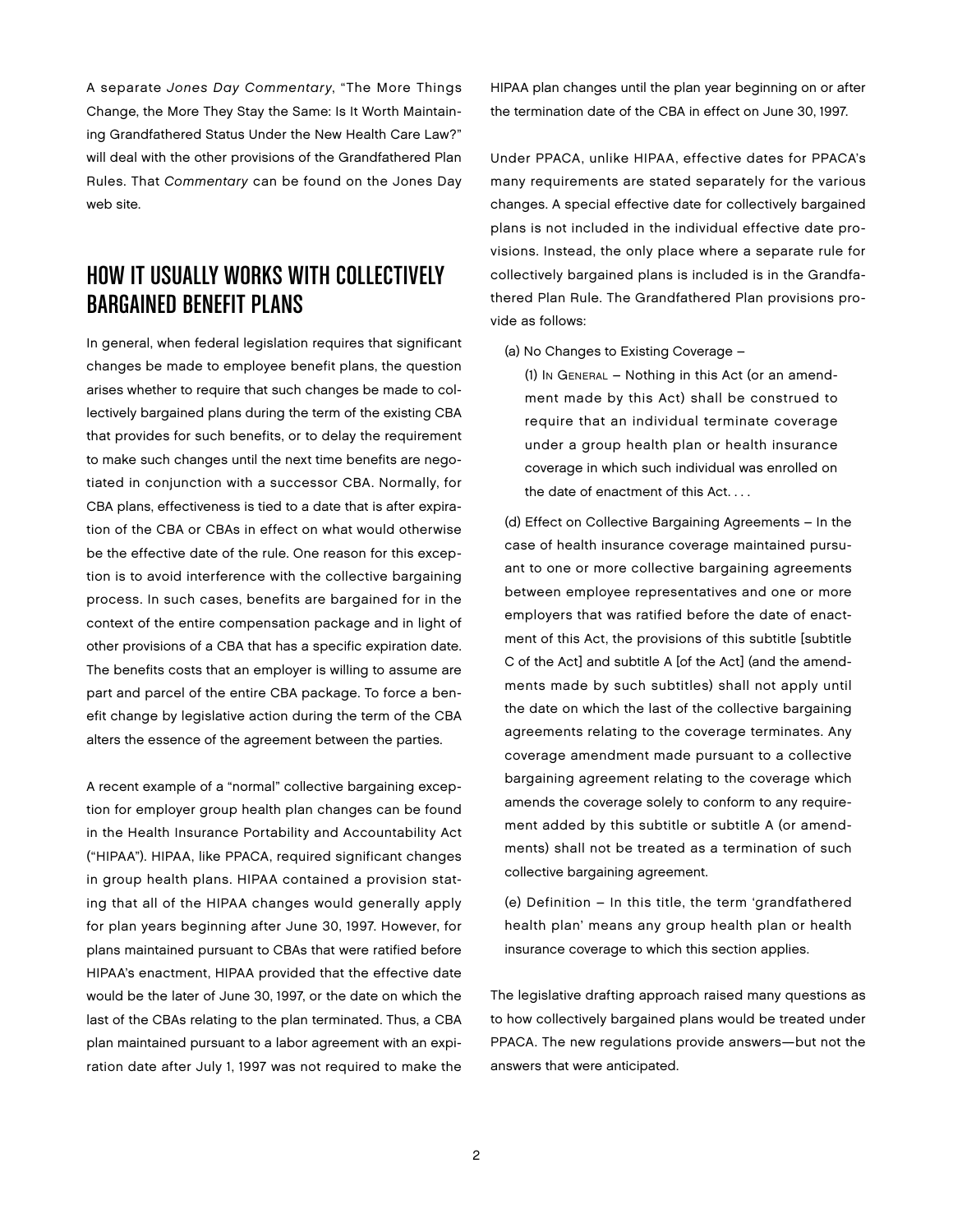#### Do Collectively Bargained Plans Have a Delayed Effective Date?

Certain provisions of PPACA apply to Grandfathered Plans for the first plan year that begins on or after September 23, 2010. These include coverage for dependents to age 26, prohibition of lifetime limits, and prohibition on rescissions. Other PPACA changes have later effective dates for Grandfathered Plans, such as the prohibition on excessive waiting periods. Under the "normal" rules for CBA plans contained in prior legislation, one would have expected that any provisions that changed benefits under a CBA plan would not have been required to be included in the plan until the last applicable CBA terminated and the changes to the benefits were subject to bargaining.

In contrast to this "normal" approach, however, the interim final regulations provide that all CBA plans are Grandfathered Plans, that they are subject to the rules applicable to Grandfathered Plans, and therefore, that CBA plans do not have a delayed effective date different from other Grandfathered Plans. The preamble to the regulations states:

Therefore, collectively bargained plans (both insured and self-insured) that are grandfathered health plans are subject to the same requirements as other grandfathered health plans, and are not provided with a delayed effective date for … Act provisions with which other grandfathered health plans must comply. Thus the provisions that apply to grandfathered health plans apply to collectively bargained health plans before and after termination of the last of the applicable collective bargaining agreements.

This reading of the statutory language is unprecedented in its substantial impact on collectively bargained plans during the term of an applicable CBA. The Departments could have interpreted the statutory provisions in a manner that would allow collectively bargained Grandfathered Plans to have a delayed effective date. However, they chose instead a more obtuse and restrictive reading of the statute. This will increase the costs of administering and providing benefits pursuant to collectively bargained group health plans in the middle of a collective bargaining cycle and force employers

to scramble to meet collective bargaining obligations associated with such mid-term modifications while weighing options to deal with the added costs.

# Limited Relief for Insured Collectively Bargained Plans

Under the regulations, Grandfathered Plan status is lost if too many changes are made to the cost or coverage provisions of the plan. Essentially, to determine if a plan has made too many changes to retain Grandfathered Plan status, all collective changes made to the plan after March 23, 2010 are compared to the terms of the plan on March 23, 2010. In addition, if the issuer of an insurance policy that provides benefits under a plan changes or if a new policy is issued to a plan, the plan generally loses Grandfathered Plan status. (Our companion Commentary on Grandfathered Plan Rules, which can be found on the Jones Day web site, discusses these requirements in detail.)

The interim final regulations do provide limited relief for insured collectively bargained plans. An insured collectively bargained plan will not lose its Grandfathered Plan status until the termination of the last CBA relating to the coverage. This means that an insured collectively bargained plan will not lose Grandfathered Plan status during the term of the current CBA, even if changes are made to the cost or coverage provisions of the plan. This does not mean that the collectively bargained plan gets a "free pass" for any cost and coverage changes made during the term of the applicable CBAs. Rather, it simply means that the potential loss of Grandfathered Plan status is delayed until the termination of the last CBA relating to the coverage. After the termination of the CBA, the collective changes made to the plan after March 23, 2010 will be compared to the terms of the plan as they existed on March 23, 2010 to determine if the insured plan retains Grandfathered Plan status.

In addition, any change in insurance issuers during the term of the current CBA, by itself, will not affect Grandfathered Plan status. In other words, an insured collectively bargained plan may enter into a new group health insurance policy